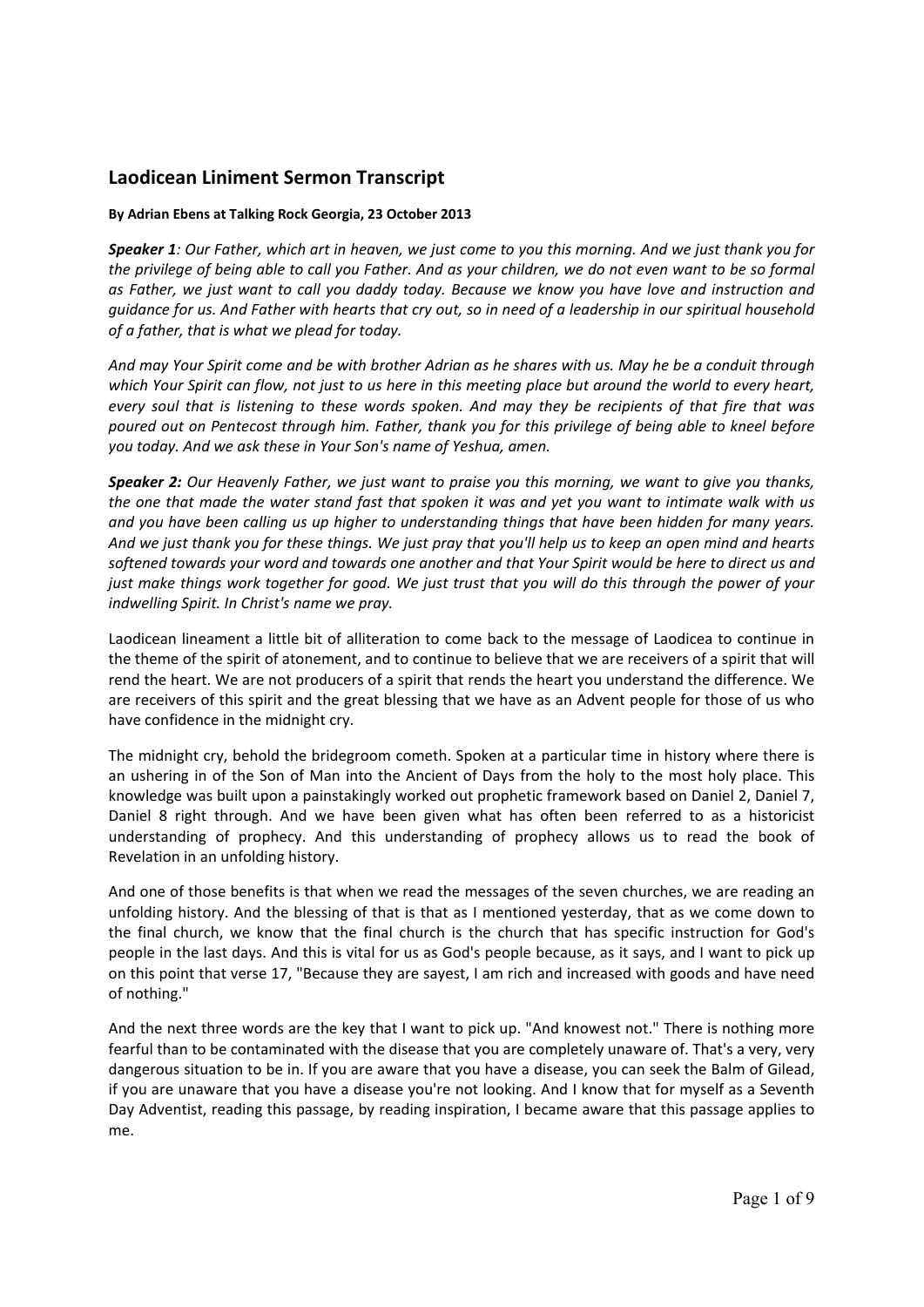And it's a fairly confronting diagnosis. You think that you're rich and increased with goods and have need of nothing. How do you take that upon yourself? How do you take this message upon yourself? The way that I would deal with this, in my nature that I received from the First Adam was that I would behold my brethren and I would see in them this diagnosis, I would see in them this spirit that they think that they are rich and increased with goods and they have need of nothing and they are Laodicean.

There's nothing more Laodicean than calling somebody else Laodicean. That's Laodicea, you know you've got the disease when you're looking at someone else and going, "Mm‐hmm *(affirmative)* they've got problems." That's Laodicea, rich and increase with goods. "I thank you God, I am not like other men, my brethren." Well, if we're even willing to stoop that low to call them our brethren, sometimes when there is a misunderstanding there is, "Well, we can't fellowship with them." They're what? I hear Babylon. Or when, pull out the big Babylon word, you know, you're in serious territory. You've gone beyond Laodicea and into something else.

How does someone repent of something they're not aware of? Again, I would bring you to the book by Pastor Robert Wieland, Knocking at the Door, and Corporate Repentance. He speaks in there about an unconscious guilt. When we read yesterday, from Desire of Ages 745 where it says that, "Upon all rests, the guilt of crucifying the Son of God." How in our journey in life, have you had a deep awareness of that guilt within your own soul? I can't say that it's... there's been times where there's been glimmers that have come through to me to contemplate that I have had a hand in taking the life of God's own Son.

What kind of response should come into the human soul if we actually literally contemplated the guilt of that crime as being applicable to us? I confess that I just can't go there. The ability to go there depends upon how well you know the Father's heart. Because what that crime is despicable. It is abominable, and that I would be part of this. The human heart is and again, coming back to Adam, the woman whom thou gave us to me... there's some reason, "I was unaware, you know, I wasn't there." I've heard plenty of people say, "Well, I wasn't there 2000 years ago. You can't blame me for that." I've heard people say that.

This knowest not, we are all carrying, in our flesh, we are descendants of the people that lived 2000 years ago, we are part of a corporate experience that they manifested something that is residual within every human heart. The poison of asps is under their lips, the way of peace they have not known. This is the condition that we experience but once we become aware, and by God's grace, if we see that this applies to us, we have a diagnosis, hallelujah, we have a diagnosis.

And we have a remedy, it's being expressed to us. So, we can begin the journey that God would have us to take to be reconciled to Him. How can someone seek out medical condition, help for a medical condition, but do not know exists? Yet before we have before us the faithful witness. And that's basically what he's saying here. So, we have the diagnosis but then we come to the next point. And that is, what is it that brings us to repentance? If you, for those of us that are parents, if you continually point out the faults of your children, does it lead them to repent?

Romans 2:4, I want to focus on that. Romans 2:4, " Or despises thou the riches of his goodness and forbearance and long suffering not knowing that the goodness of God leadeth thee to repentance. It is a dwelling upon the goodness of God." It's that simple, that as we behold, our God and we behold His mercy, and His long suffering towards us. We begin the process of repentance, Christ, our Saviour, beholds always the goodness of His Father. And having taken upon Himself, our humanity, He has done a perfect work of repentance on our behalf. And He can usher us into the goodness of God He can bring us into that experience.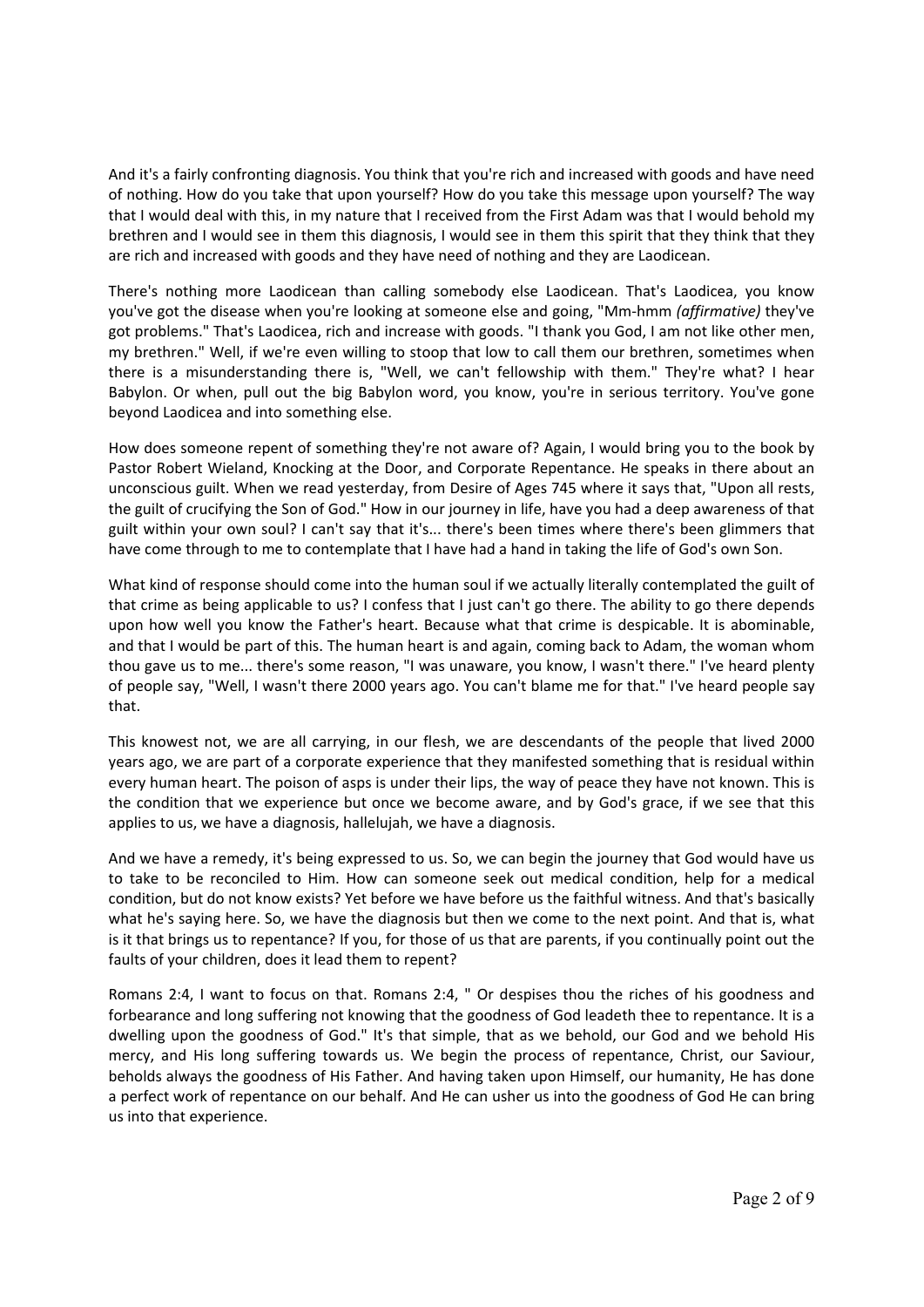And I mentioned this briefly yesterday. And I want to restate this again today that there is a sense that if we dwell upon the passages of Matthew 24, and we speak to the badness of the world, the corruption within society, the need to separate ourselves. And that as we look towards the movements of governments and wars and famines, that we say these things, and then we say, "Jesus is coming, get ready." I would like to suggest to you that without missing on the goodness of God, that formula of preaching is a recipe for righteousness by works.

"This is coming and this is coming and they're going to take you all away and they're going to take your family and they're going to stop the food supply and they're going to do all this and Jesus is coming get ready." "Oh help. What do I do?" Fear does not bring about… Or fear is the antithesis of love, 1 John 4. And I think that many of us have been introduced to the last message in some respects through this kind of a method, 1 John verse 18, "There is no fear in love, but perfect love casteth out fear because fear has torment, he that feareth is not made perfect in love. We love Him because He first loved us." I will detail this more as we go through the week.

But fear, and when I say fear, I'm not speaking about the, "Fear God and give glory to Him." I'm speaking about the fear that, "My life is in jeopardy, and I need to save myself." It's no doubt that we need to not be ignorant of the signs that are whirling around us. And we need to take the council of country living, and we need to take all these things on board. But if we are doing all these things on the basis of selfpreservation, we will not find the righteousness that proceeds from Christ alone. That's my experience and believe me, brother and I have been filled with this fear. And then I'm rebuked by Jesus sleeping in the back of a boat in the midst of a storm and just completely at peace. Yeah.

So now I want to come back to this theme. And we were talking about in terms of the way that God laid it out for his people, that before the coming together of the children of Abraham, within the Feast of Tabernacles, there is a work of repentance, a time of atonement, a rending of heart, not being generated from within, but being bestowed from above.

And in that context, I would like to introduce, sometimes I like to play with labels a little bit, because people use labels, in a very interesting way. There is a term that is used by many, and that's called feast keeper. And I would like to refer to myself as a feast receiver. I want to receive the blessing, I don't want to perform the deeds in order to obtain something, that would deny my Saviour. But I want to enter into the spirit of atonement, I want to receive the spirit of repentance, and a gathering such as these afford us, they provide a mechanism by which we can receive.

And, I have been taught, and I have believed that we have been in the Day of Atonement for the last... well, since 1844. We are in the anti-typical day of atonement, and yet for myself, that awareness in its own of itself has not created within me a mechanism to come together with my brethren and have a rending of heart receiving a rendering of heart not producing, I'm going to keep emphasizing this. So, you know where I'm coming from.

We need these mechanisms, periodically. We can't have 160 years of rending of heart day after day the work or maybe I'm misguided on that but you understand what I'm saying there we need to have that experience but then go forth in the fullness and the power of the Spirit. But I believe that there is a time to come and receive and that these are times in which we can we can do these things.

So, the point I want to make is that the coming of Christ, the catalyst for the coming of Christ is not primarily the badness of the world. The catalyst for the coming of Christ is the repentance of God's people, the preaching of repentance, the experience of repentance, so that there is love amongst the brethren and when this joy and this peace and this love is cultivated, then the world will take notice.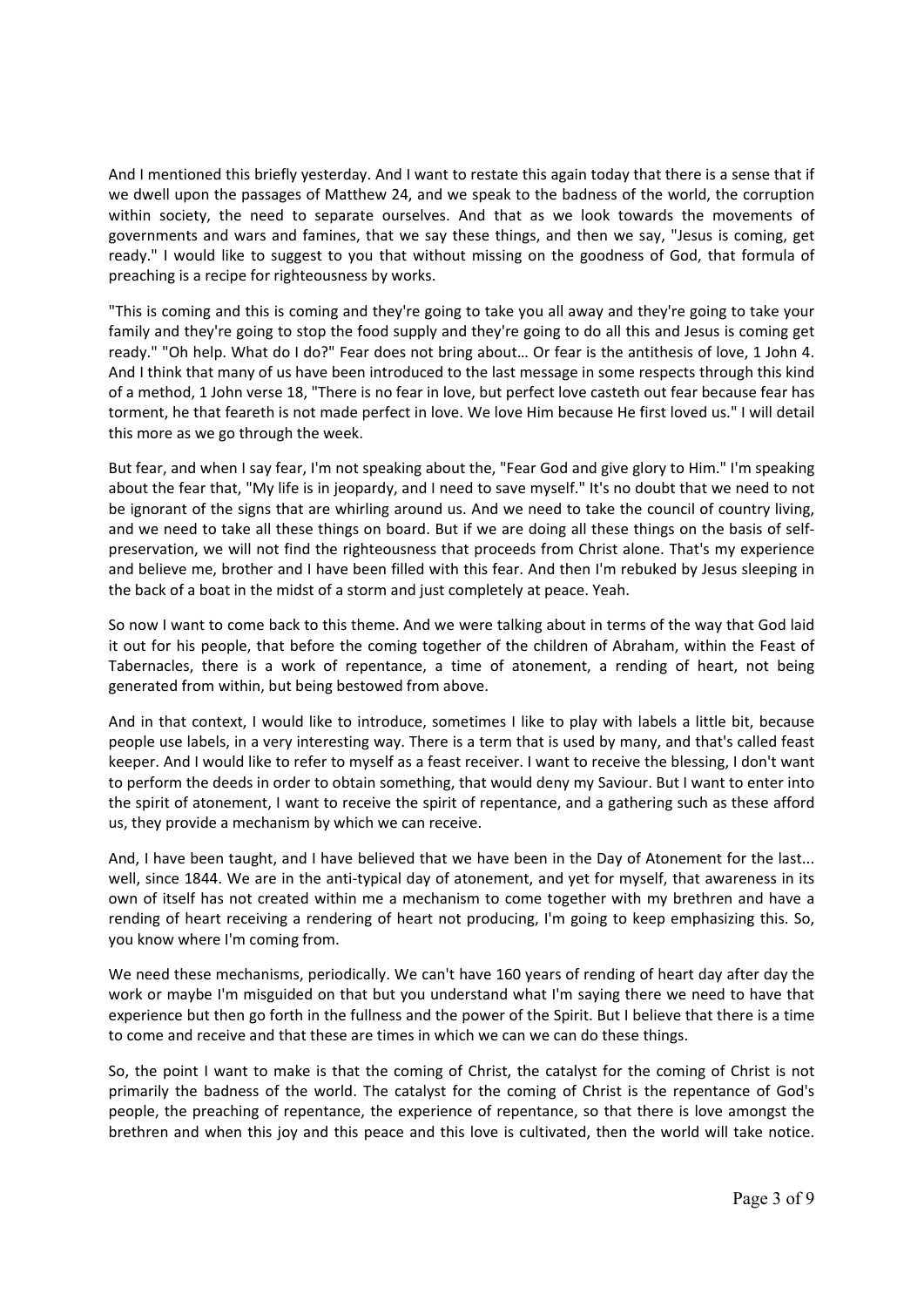Because the spirit of this world, the spirit of Cain has a hatred for the Spirit of Christ that dwells within the heart of Abel and persecution will arise through this spirit.

And I might also extend this point that for those of us who have been called into a knowledge of the Father and His only begotten Son, it is incumbent upon us to press together. For if our brethren, within the church look upon us, and they see the dysfunction, they see what they experienced themselves, they don't see anything different. Why would they want to come out of their misery into our misery? Do we have anything to offer? Is there anything in what we believe, does believing in the only begotten son actually make a difference?

## *Speaker 4: It makes our love perfect look at verse 17, "Here in is our love made perfect."*

"That we may have boldness in the day of judgment, because as he is, so are we in this world." To be like to begotten? To be like to begotten Son. So, it is incumbent upon us, to seek the Lord to hang on to each other. And sometimes, there are brethren that we've just think that, "These people are impossible." But they're our family.

We must hang on and while we cannot always be immediately reconciled to our brethren, we can in our hearts, hang on. "I will not let you go, I will continue to pray, and that the Lord will show me if I am being a stumbling block, if I have failed, if it is I who is being harsh, that the Lord would reveal this to me, and I would come and confess that, and that if you are experiencing the same thing that our Father would show you, but that there is a contract, a commitment, to hold on to each other and to press together."

I want to move into an example of how the final events can unfold very quickly. And we know that the scenes, the closing scenes of the life of Christ, will be repeated, in the last days, we know that don't we? History repeats. And that as Christ was crucified and I think it is a statement along these lines in His person in the last days Christ will be crucified. In His law, the Sunday law, the process, a rejection of the person of Christ, the Lord of the Sabbath is crucified, and His commandments are made null and void.

And so, knowing that the closing scenes of the life of Christ will be repeated the stories at the closing scenes of the life of Christ speak most powerfully to us and I want to read you a statement from Desire of Ages page 559. And this is in relationship to the story of Mary Magdalene. What was it that drew Mary Magdalene to repentance? Was it Jesus scolding her and saying, "Woman, you're a disgrace"?

## *Speaker 4: I think she knew that.*

She already knew that, Satan's telling her that every day. "Neither do I condemn thee go and sin no more." And, and the grace that he showed to her. And then what is most interesting to me is that and again, I'm going to come back to this a number of times that in John chapter... in Matthew 16, let's just read Matthew 16. I'm pretty sure that's where it is. "After that wonderful confession of Peter, 'You the Christ, the Son of the living God,'" verse 21, from that time forth, began Jesus to show on these disciples how that he must go unto Jerusalem and suffer many things of the elders and the chief priests, and scribes and be killed, and be raised again the third day."

And we find this interesting response within the heart of Peter, then Peter took him and began to rebuke him. He's just confessed to Him as the Son of the living God. And here is Peter turning around, rebuking the Son of the living God. He's got amnesia. He's forgotten something here. First, Adam just jumped out for some reason, and be it far from the Lord. This, Jesus is beginning to outline to the disciples the principle of His Father, 1 John 4:8, "God is love."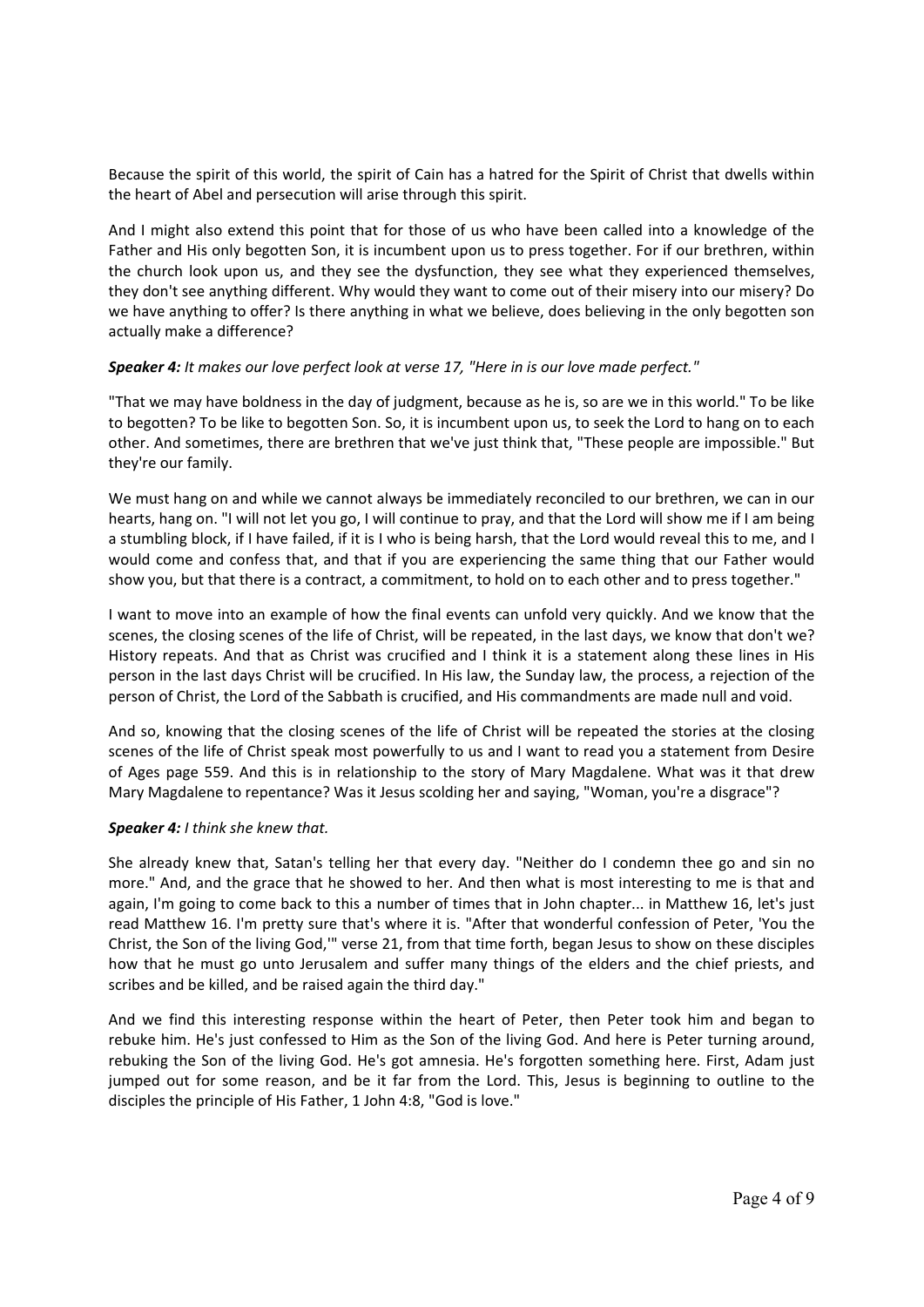And Jesus is now manifesting His Father's love. For God so loved the world that He gave, gave His only begotten Son. Be it far from you, Lord, your majesty and your honour cannot be served by such a gift. It is a humiliation to you, Son of the living God, to demonstrate such a love. This kind of a love is offensive to human nature. To be killed, the Son of the living God to be killed? Be it far from you, Lord. And we'll talk about this again tomorrow night, at Peter's struggle with coming to terms with the agape of his Saviour and his Father.

But Mary Magdalene picked it up. She didn't challenge the theological position of Jesus when he said, "I'm going up to Jerusalem to die," Mary simply believed what Jesus said. And in believing it, she began to contemplate the reality of the gift. "He's going to die for us, he's going to die for me, a sinner. He's going to pay the debt." And as she contemplated the gift, the gift manifested itself in her as she beheld the Spirit of the One who is going to yield His life, that Spirit came into her soul as a fragrance.

And it's beautiful the way that that her Father, impressed her to buy a fragrance symbolic of what was in her heart. And that, in beholding the goodness of God and the person of Jesus Christ, that goodness began to manifest in her life. So that she also… and I would like to contrast this the thought has just come to me, Peter had a moment of insanity and amnesia where he forgot. But Mary did as well, she went into a group of people, many of them who she knew despised her, she completely forgot about them, she had an amnesia and she just poured out the agape, she agaped Him because He first agaped her.

She'd be held in him such matchless charms, that it just began to come out simply by believing. And now I want to read you this from a Desire of Ages page 559. "Now the act of Mary was in such matte contrast to his selfishness." Who is the his? Judas. Judas is the son of perdition. Judas carries the spirit of Rome. "By pouring out her love to her Saviour, she activated the final events of the life of Christ." You understand what I'm saying?

Because when she pulled that out, Judas manifested his character. "This woman is definitely not skilled in money, she lacks acumen." When seeing such a selfless gift of that, that kind of a gift is very confronting. You can't be passive to an act like that. You either join her, or you resist and Judas resisted. He brought all the disciples with him. They became indignant. And, I would like to just put this little footnote in here, if I didn't know the outcome of this story, and I was reading about the disciples, and you know who would be the most faithful to Jesus? I probably would have said, Judas. He's a smart man, he could preach he had influence. He was a savvy man.

I never would have backed Mary Magdalene, the prostitute, as being the only one in the room who actually understood what was going on. There is a way that seems right unto a man but the ends there over the ways of death. It's so easy to have confidence that, "This man can speak, this man has Bible knowledge, I can have confidence in this man." No, it doesn't work that way. The act of Mary was in such marked contrast to the selfishness of Judas. That it forced Judas his hand, and that caused our Saviour to rise and to defend her. And in defending her Judas, it says, "Satan entered into Judas." He was embarrassed, he was rebuked by our Saviour and he determined from that moment to betrayed Jesus.

Mary Magdalene, in giving the gift created a catalyst for the final scenes of Christ life. She hastened the death of Christ. It was not her intention, but it was her act that set the wheels in motion to bring about the death of the Son of God, an act of love. So, what's the parallel for God's people? What is it which will bring about the end of the world? An act of love. A group of people who see in the Son of the living God, such matchless charms, that when they are brought into an opportune situation, the agape of Christ is manifested, and Rome will go ballistic.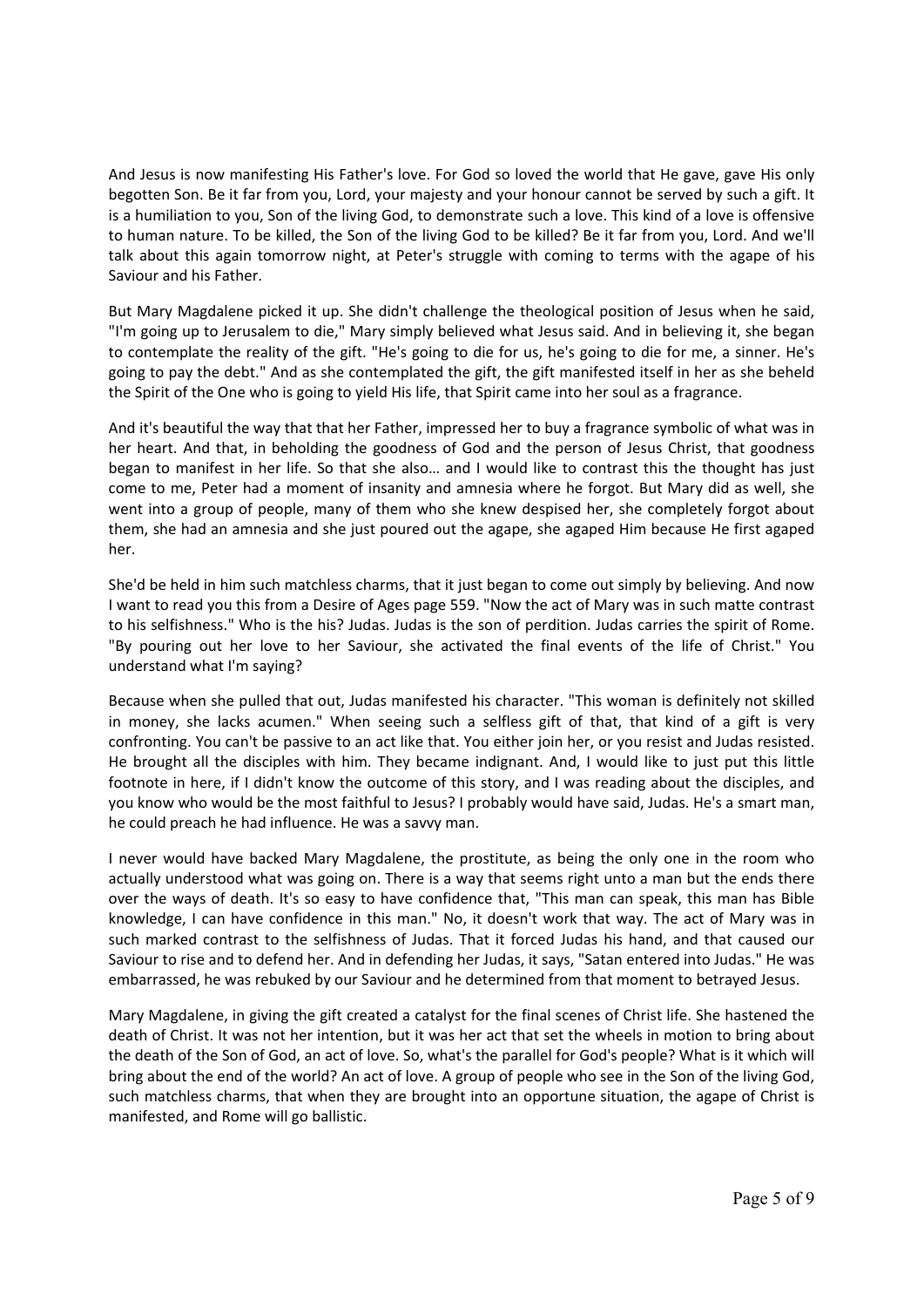When they see that, "This must stop, this kind of selflessness must stop." The spirit of Cain will be aroused, to persecute and destroy the seed of the woman. It's an act of love that will bring about the closing event and an act of love that comes out of an experience of repentance. And that's why I'm talking about this today. We want Jesus to come but it's not going to come through the preaching of the badness of this world. We need to be aware, "Watch," we are told, "Watch." But what you are watching is not necessarily what you're preaching. What you're watching is hastening you're beholding of the Saviour and the tremendous gift.

And let's just think about this gift, "For God so loved the world that he gave his only begotten son." And I want to read you from Early Writings 127, this passage has been transformational for me personally Early Writings 127. "When the angel spoke to Ellen White, said the angels, 'Thank you that the Father yielded up his dearly beloved son without a struggle.'" No, no. It was even a struggle with the God of heaven, whether to let guilty man perish, or to give His darling Son to die for them. And within the context of Christianity in this effort to paint our Father, as all knowing, somehow, this doctrine has managed for many to strip away the doctrine of risk, risk for God to give His only begotten Son, there had to be risk a risk that it could fail a risk, we read at Desire of Ages page 49, page 131, at risk of eternal loss.

There is the gift, the gift is measured in the cost and what was the cost? The cost was that this Son in whom the Father delighted, this Son in whom was brought up as it were together with Him, this Son in which He had shared the very soul of His life, this Son who was a second self, who was a part of Himself, this very Son, He contemplated losing forever. What kind of love is this? Can you picture our Father struggling? God struggles? Does God struggle?

Again, many people don't think they're not able to grasp this idea. And again, I come back, I don't want to belabour the point. But it's very hard to believe, the risk of eternal loss, when you have a divinity that is completely inherent and completely unable to be laid aside, you cannot die. So, there is no risk. And if there is no risk, there is no gift. If there is no gift, there is no love. If there's no love, there's fear and death. It's inherent in the worship of that system, the worship of that God is death.

But in my experience, a door has opened for me to see the gift to begin to find the cross, the gift, the cross of our father, there would be no death of Jesus on the cross unless the Father had wrestled with the reality of, "I could lose my Son, can I do this?" For God so loved the world that he gave His only begotten Son, He gave Him, He gave him from the foundation of the world, He carried the sense of that risk from the foundation of the world.

Now we know that when we get to the time of Daniel, the prophecies begin to be laid out with a certainty where God can know the end from the beginning and within God's observation of His working with the human spirit. There could be an understanding that this can be accomplished. But in the beginning, there was a risk, and I really want to underscore that there was a risk and in that risk that's where I found my Father. That tells me that he's really invested in this situation that with the risk is the care. Without the risk is just that, "Well, this is business as usual."

"What do we have to do, Son? What do we have to do to get these people out of this mess? They've gone and messed it up? What are we going to do? You okay? I'll stay here on the throne. You go down and you know, you remember the lines, we recite the passage, 'My God, my God, why has thou forsaken me?' Okay, and then I'll raise, well, you can raise yourself because you can you know how to do that. I'll be here waiting for you. I'll be cheering you on."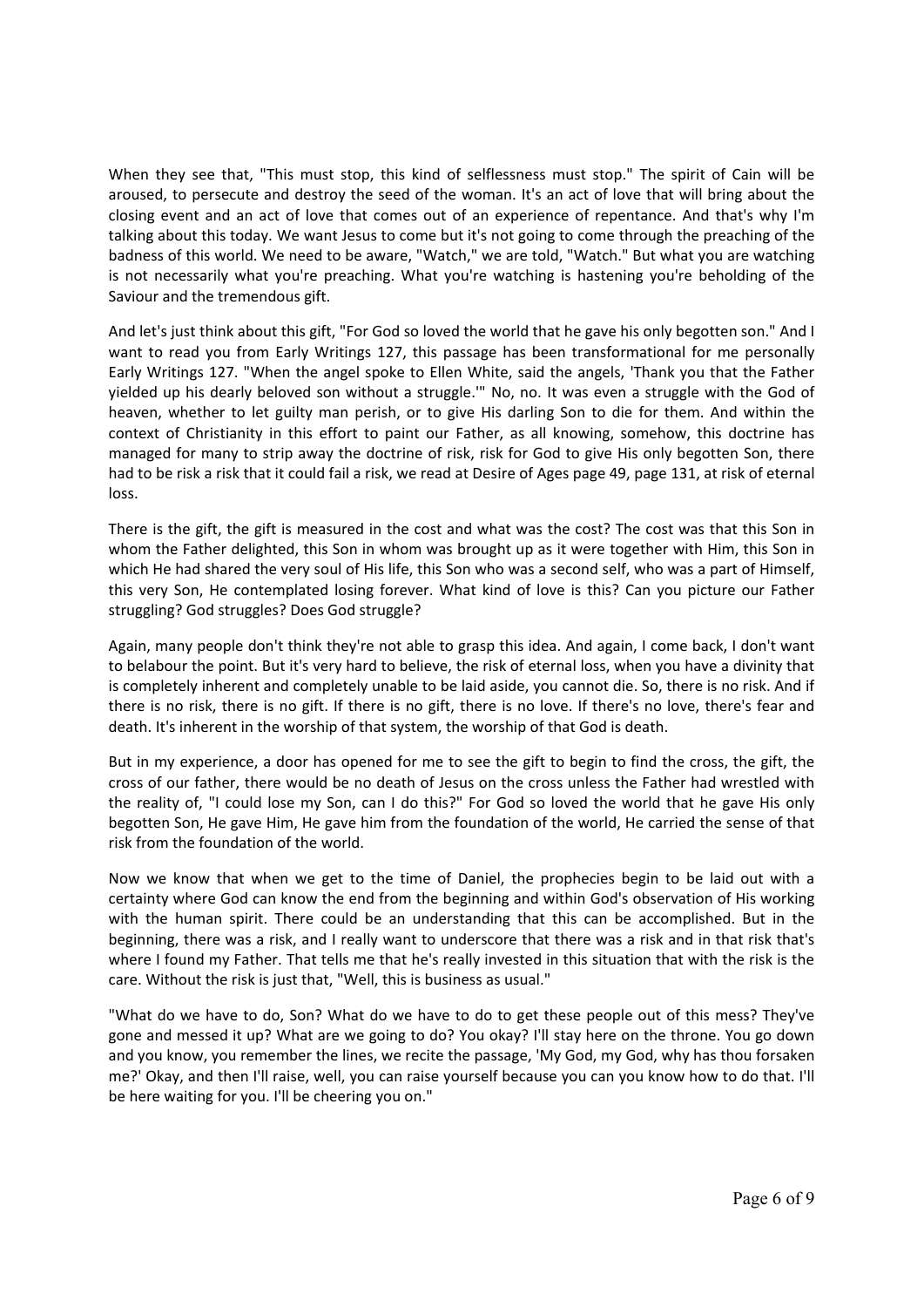Okay, I'm exaggerating it. And I'll ask my other brethren to forgive me if they feel that's a little bit... that's why I feel a bit about that. And let's behold the gift. The struggle of our Father, that's agape God is agape. You know, for those of us who are married, could you contemplate giving your wife and this is the interesting thing the Father did with His Son what Adam was unwilling to do with his wife, that's big.

She was so precious to him and that's sweet. It's just unfortunate that that preciousness vanished when God came and asked him the question. All of his chivalry and love and masculine prowess just went out the door, what a loser. I'm a son of Adam, well Lord help me. A complete offering has been made, for God so loved the world that he gave His only begotten Son, not a son by creation, as were the angels, not a son by adoption, as is the forgiven sinner, but a Son begotten in the express image of the Father's person. Signs of the Times May 13 1895.

I remember, the first time I really begin to engage Handel's Messiah. And it's when you relive moments that have really touched you, you get retouched again. So, I'll try and walk through this. I just remember thinking on, for unto us a son is given, what? A child is given. And I was just... I remember the Spirit speaking to me about a son is given, the Father has given His Son and I just... tear of just thinking He's given His Son for me. And I played it over and over and over and over, and He wasn't lent to us, He was given to us.

Do you see God's goodness as we behold the gift? And this is what makes the cross so powerful. And again, I want to reiterate this, I am deeply in love with Jesus, when I think of the fact that He went to His Father, He saw what had happened to Adam and Eve and He went to His Father and He pleaded with Him, "Let me go." What a wonderful Saviour. But it wasn't His decision. He did not have the authority to come by Himself. That authority rested alone with His Father.

So, the ultimate decision rests with the Father. So, the ultimate gift resides with the Father. And in the gift of the Father is the reality of the cross. And we know that Jesus being the second self of the Father, a part of himself that He was just manifesting what the Father would do if He were the Son. It's the Father's Spirit manifesting in a position of subordination in a position of submission. God was in Christ reconciling the world unto Himself. That's the Father's Spirit. That's how the Father operates.

And so, it's just my prayer this morning, that we would contemplate the goodness of God. And, that will bring us again, as we say, in Zechariah 12:10, "And I will pour upon the house of David and upon the inhabitants of Jerusalem, the spirit of grace, and supplication." That grace and supplication will allow God's people to penetrate the mysteries of God that are being perpetrated by the fallen churches and have been drunken by the remnant church of God, it will penetrate those mysteries in order to behold the only begotten Son of God and when they behold him, through grace and supplication, they shall look upon me whom they have pierced. And they shall mourn for him as one more and for his only son and shall be in bitterness for him as one that is in bitterness for his firstborn.

This experience will bring about the closing scenes of Earth history. That is not earthquakes and famines and all those things. This is what will bring about because when God's people experience this, the world will move to shut it down and then Jesus will stand up, Michael will stand up. He will put off his intercessory garments he will put on his garments of vengeance and he will come and receive his people. Can we kneel together? Maybe before that again, maybe someone would like to comment before we close?

*Speaker 5: Yeah, this message just really touched my heart. It's been the messages. It's been touching my heart all summer long that I've been studying the Father and Son and just like Adrian said, "Can the*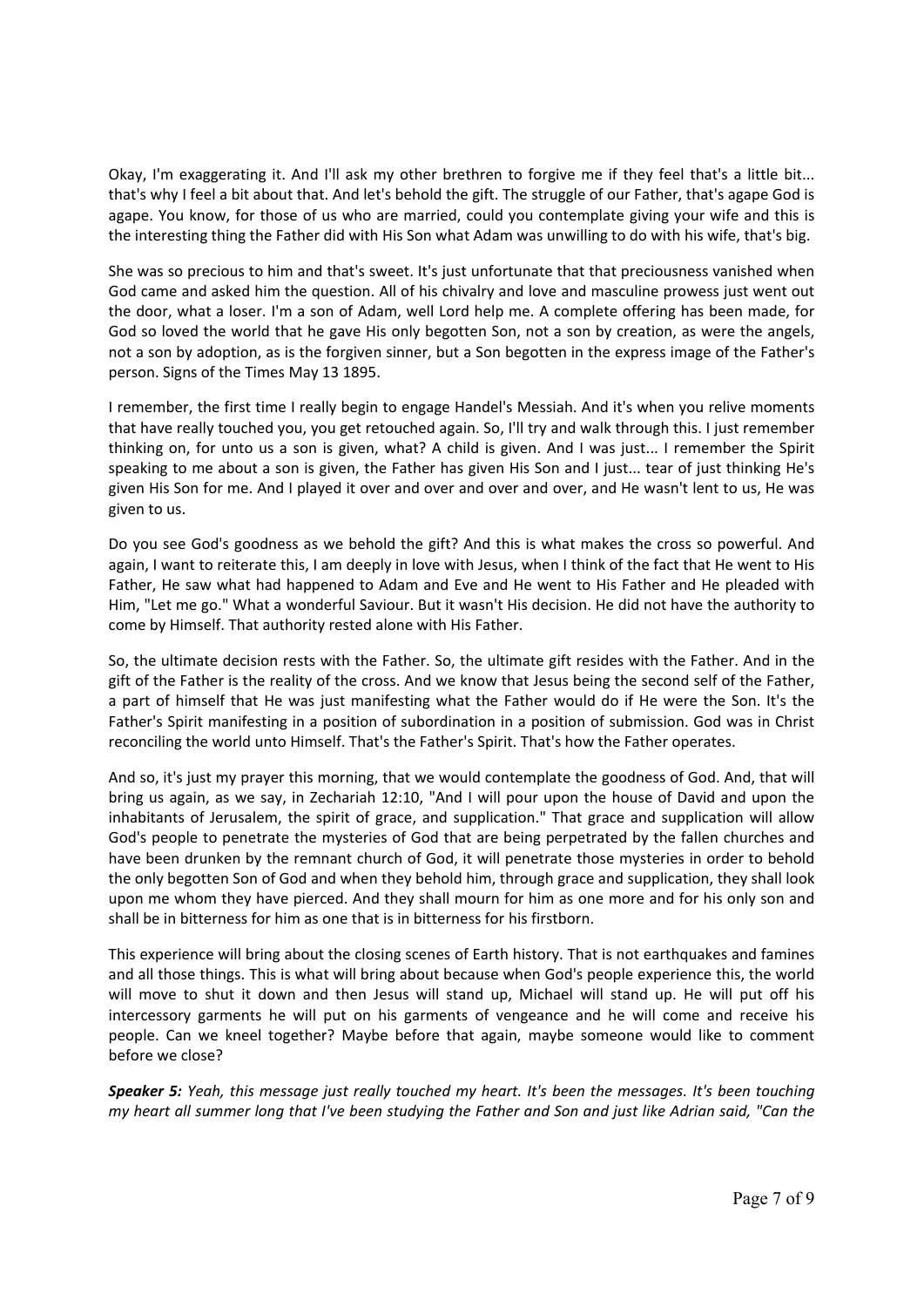*father give up the son and then keep him also?" No, he had a give it away and it's gone or you keep it there's no, both. Yeah. And so that's huge for me and the sacrifice of the Father is bigger than the Son.* 

*So yeah, this is a message is really touching my heart and drawing me to the Father, this is the message that's going to be able to carry the 144,000. And it's impossible and it's impossible I myself, but without that message, it's impossible to, yeah, for me to be drawn to the Father through this message. That's what he wants. And that's what he wants for all of us. So, I thank you for reminding us again, in this message. What a great message. Thank you.* 

Amen. And that love of the Father. That's what it is to be sealed with the Father's name. To realize the love of the Father is to have that seal in your forehead. And that's what the 144,000 is all about. We must know the Father.

*Speaker 7: Well, Sandy and I have to go after this meeting. But I want to thank everybody that, put this thing together. And I know that Christ is working through the people here and thank you for your messages and I pray that the people will be blessed by this message. And just want to thank you so much. Do you want to say anything?* 

*Sandy: Thank you.* 

*Speaker 7: Thank you.* 

*Speaker 9: I just really appreciate Mary.* 

Amen.

*Speaker 9: As Adrian, you outline the most unlikely person but she received and that's what I want to receive the same I think the Father forgiving.* 

Amen.

*Jim: This puts a whole new take on the 10 commandments. The commandments of love, Because Christ obeyed the 10 commandments. The 10 commandments are the principles of God's government. If God is love, the commandments are love. And for Him to honour His Father, He yielded His will to His Father, and asked to come and the Father because of His love. Who is the 10 commandment character owner gave His Son a whole new look on the 10 commandments, I thank you for that? Thank you, thank Jesus, through you.* 

Now that's a really important point, Jim, that in recognizing it's the gift of the Father and giving His Son that really illuminates to us the love of the Father and that love then permeates all of his commands. His commandments are not grievous.

*Jim: [Inaudible].* 

Amen.

*Speaker 11: I appreciate this message because it gives me a deeper love and appreciation for the Father and the Son.* 

I'm with you.

*Speaker 11: And I think that everyone who hears this will be touched by it also.*